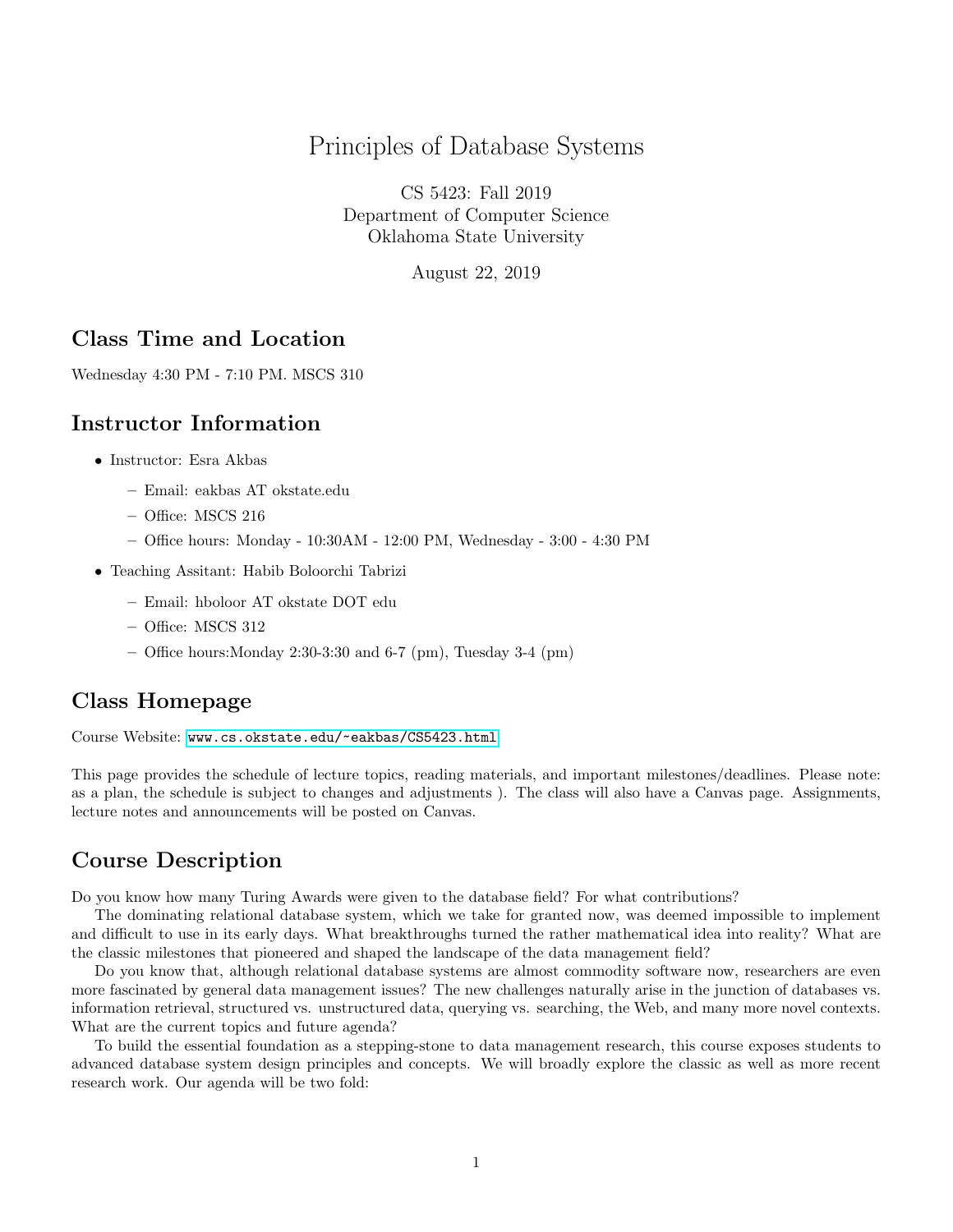- As an advanced course for databases, CS 5423 studies the fundamentals of implementing relational database management systems from the system perspective (i.e., how to design and implement a database system), the course will study data representation, indexing, query processing and optimization.
- As the first graduate course in the general data management field, CS 5423 studies the advanced topics beyond traditional relational database systems, such as parallel/distributed data processing, data mining and Web data analytic.

## Textbook

- Database Systems: The Complete Book 2nd edition, by Hector Garcia-Molina, Jeff Ullman and Jennifer Widom. ISBN: 978-0131873254, Prentice Hall, 2008.
- Fundamentals of Database Systems 7th edition, by Elmasri and Navathe. ISBN: 9780133970777, 2016.
- Database Management Systems 3rd edition, by Raghu Ramakrishnan and Johannes Gehrke. ISBN: 978-0072465631, McGraw-Hill, 2002.
- Readings in Database Systems 5th edition, by Peter Bailis, Joseph Hellerstein, and Michael Stonebraker. ISBN: 978-0262693141, The MIT Press, 2005.
- Fundamentals of Database Systems 7th edition, by Elmasri and Navathe. ISBN: 9780133970777, 2016.

In addition to this you can use the lecture notes, third party online documentation and extra reading material handed out in class.

### **Prerequisites**

CS4433: Introduction to Database Systems

CS3423: Data Structures and Algorithms or equivalents courses are required.

Furthermore, students should come with good programming skills. If you are not sure whether you have the right background, please contact the instructor. Note: We will not cover programming-specific issues in this course.

# Format and activities

This course will draw (advanced) materials from the textbook as well as database literature. Students will study the materials, read classic papers and submit summaries, do a presentation in the class, complete a significant research project, and take a final exam at the end of the semester.

• Lectures, class participation, and reading: we encourage (and appreciate!) students to attend classes, because effective lectures rely on students' participation to raise questions and contribute in discussions. We will provide lecture notes and related papers before class, which will be posted on Canvas.

Read the textbook and papers for the required reading before lectures, and study them more carefully after class. Please note that all the required readings are fair materials for exams. These materials may not be fully covered in lectures. Our lectures are intended to motivate as well as provide a road map for your reading– with the limited lecture time we may not be able to cover everything in the readings.

- Questions: We encourage students discussing their questions and problems first with their group peers and classmates. This way, you can get immediate help and also learn to communicate "professionally" with your peers. In any case for more thorough discussion, come to the office hours of TA's and the instructor's. Any announcement will be posted Canvas. Make sure to check it frequently enough to stay informed.
- Assignment: There will be two written assignments spaced out over the course of the semester. All the assignments should be done individually by the students. Assignments should be submitted through the canvas.
- Exam: There will be a final exam held in the end of the semester.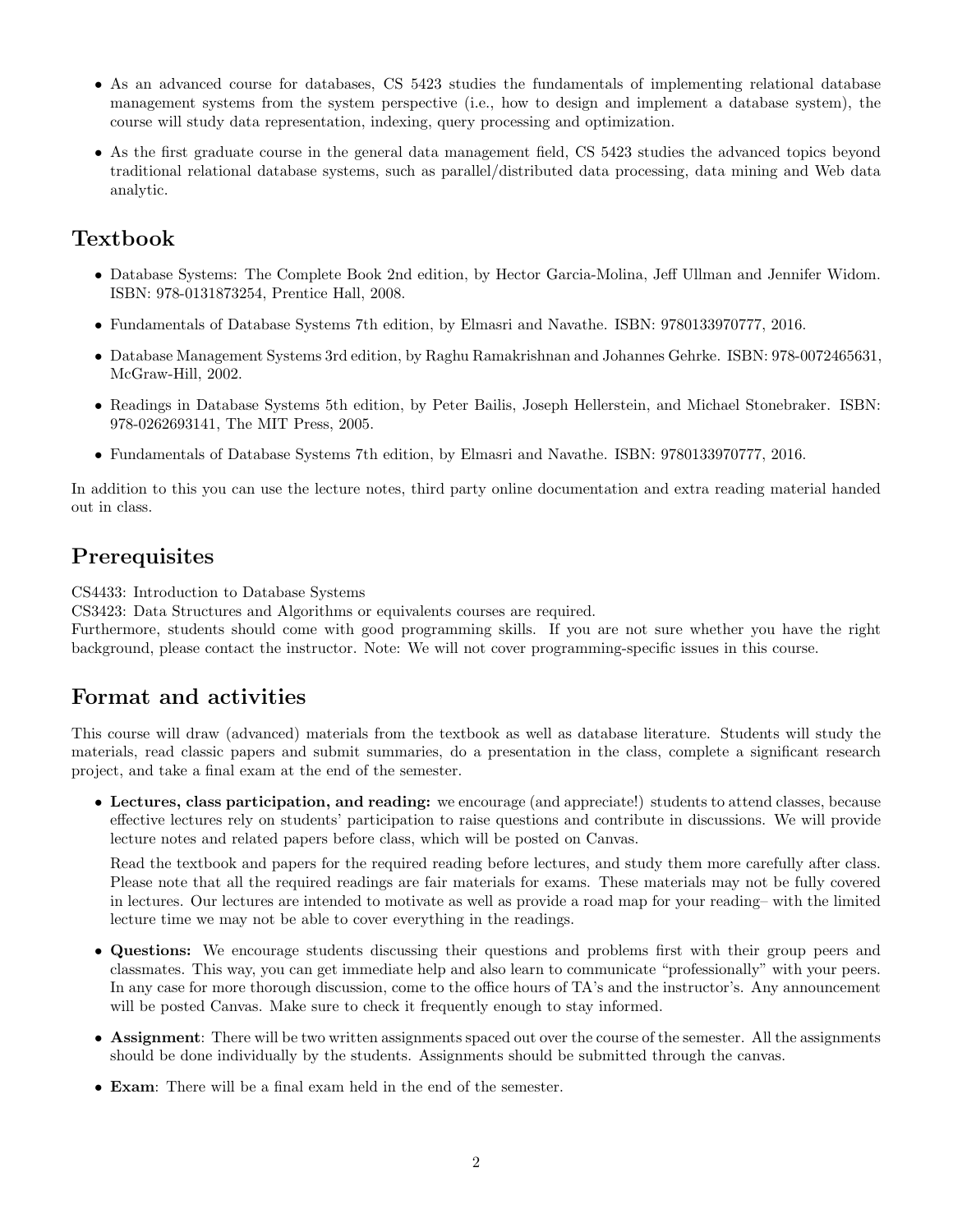- Paper summaries: There will be a series of papers for careful studying, which represent our selection from both classic and state-of-the-art literature in database and data management areas. Each student will submit a one-or-two page summary for each paper in the due date through the canvas.
- Paper presentation: To enrich our channels of learning, we ask our students to choose one paper related to her/his project and present it in the class. The paper should be chosen from the designated conferences/journals and published no earlier than 2008. Selected paper needs to be approved by instructor. Each student will sign up and present in the second half of the semester. Each student will spend 20 minutes for presentation and 10 minutes for Q&A and will lead and moderate discussions in the class.
- Projects: There will be a semester-long project which involves significant database or data related research. The project will be structured with several milestones due in the course of the semester, leading to a conference/journalpaper-style final report (and auxiliary materials, such as source code and datasets) near the end of the semester.

# Grading Policy

The final course grade will be computed as follows:

| Assignments        | 15%    |
|--------------------|--------|
| Paper Presentation | $10\%$ |
| Paper Summary      | 15%    |
| Project            | 35%    |
| Final exam         | $25\%$ |

Requests for regrading should be within a week of grades being posted on Canvas.

The final grade will be calculated according to your numerical average as shown in the table below.

|    | 90-100     |
|----|------------|
| В  | 80 - 89    |
|    | 70<br>- 79 |
| Ι. | 60<br>- 69 |
| H, | 59         |

This table indicates minimum guaranteed grades. Under certain limited circumstances (e.g., an unreasonably hard exam), we may select more generous ranges or scale the scores to adjust.

### Late Assignment Policy

- There will be 40% deduction for One day late submission More than one day late assignments will not ordinarily be accepted. If, for some compelling reason, you cannot hand in an assignment on time, please contact the TA or instructor as far in advance as possible.
- No make-up exams (except under extremely unusual circumstances).

### Academic Dishonesty

The Computer Science departmental policy for academic dishonesty and misconduct applies to this class. In addition, a student attempting to gain unfair advantage by keeping an examination paper longer than the time permitted is guilty of academic misconduct. Assignments/projects/exams are to be done individually, unless specified otherwise. It is a violation of the Academic Honor Code to take credit for the work done by other people. It is also a violation to assist another person in violating the Code. Examples of cheating behaviors include:

- Discuss the solution for a homework question.
- Copy programs for programming assignments.
- Turning in group work for assignments where you are expected to work as an individual.